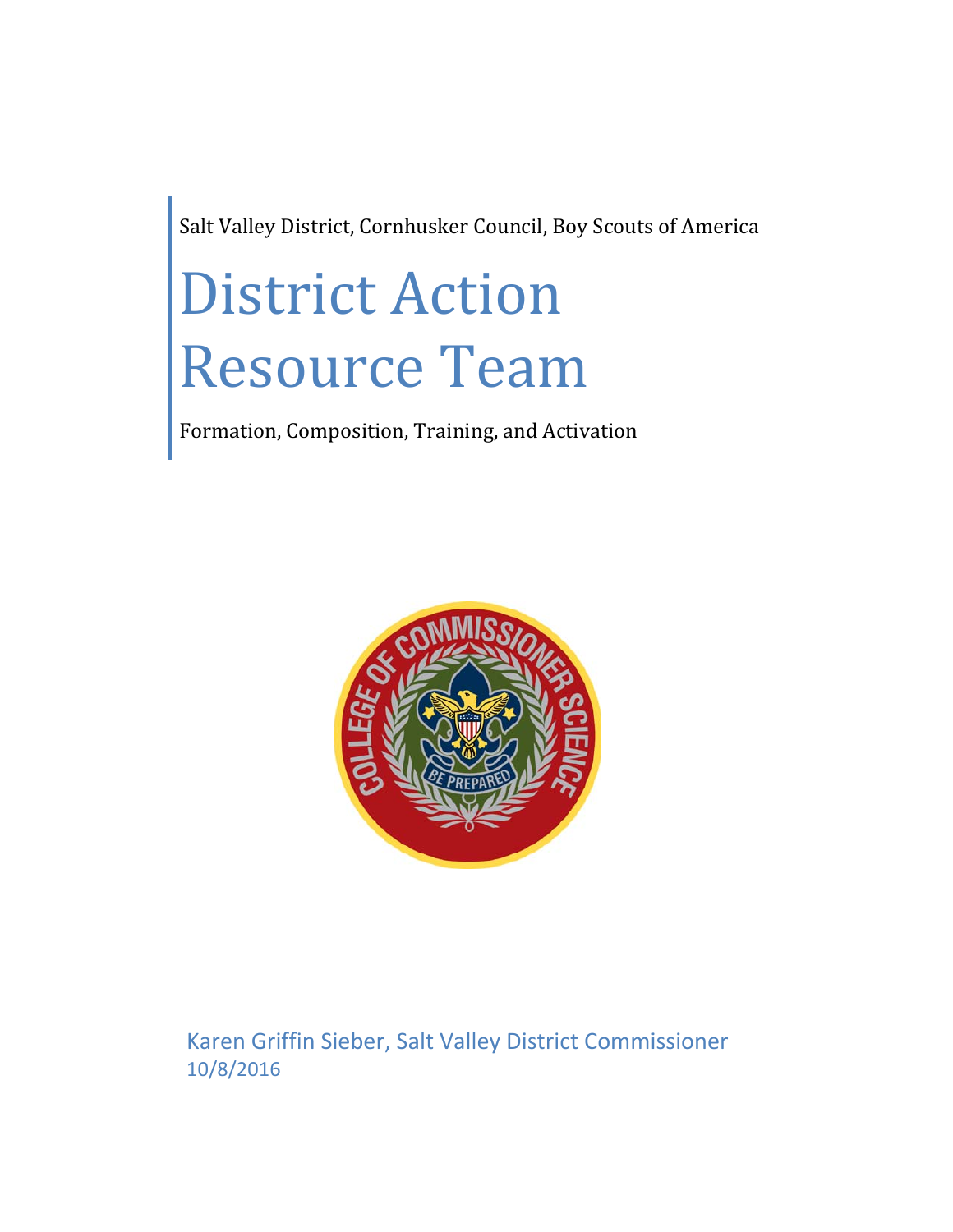## **District Action Resource Team**

*The Administration of Commissioner Service* provides for a lifesaving team to serve high‐priority units through crisis situations. However, few specific guidelines are given for the formation and development of the team. Implementation decisions are the responsibility of the individual districts.

Two types of lifesaving teams are listed in the *Administration of Commissioner Service* – the temporary team or the permanent team. The temporary team's goal is "helping a high-priority unit over a lifethreatening situation". The permanent lifesaving team "works within the district to provide Scouting CPR and operate the district's intensive care procedures."

The permanent lifesaving team is the appropriate team concept for the Salt Valley District of the Cornhusker Council since not every unit is assigned a unit commissioner. The team will help the district meet the needs of the units within its boundaries due to the shortage of commissioners.

The goal of the Salt Valley District Action Resource Team (DART) will be to assist high‐priority units through difficult situations by utilizing experienced scouters and their ability to mobilize district resources to assist in the process.

This paper will address the formation of such a team including team member characteristics and experience, team composition, training, and activation of the team.

#### **Team Member Characteristics and Experience**

It is vital that each DART member understand the various roles of a unit commissioner:

- Friend of the unit has the attitude of "I am here to help you, what can I do for you?"
- Representative of the BSA model the Scout Oath and Scout Law
- Unit doctor observe to make sure that the unit models "healthy" practices and be ready to help if not
- Teacher sharing experiences and knowledge with the unit leaders
- Coach/Counselor/Mentor guide units to solve their own problems

The most important characteristic of a team member will be excellent communication skills. This includes listening in addition to good oral and written communication skills. They must be willing to listen to the concerns of the unit leaders and be able to ask probing questions to determine the root causes of the problems within the unit. They must be patient and not "jump in" with solutions before they have all the details and in some cases, both "sides" of the situation. They will then need to use their oral and written skills to guide the unit leaders to possible solutions to the situation.

It is also important that each team member be tactful, supportive, enthusiastic, and treat everyone with respect.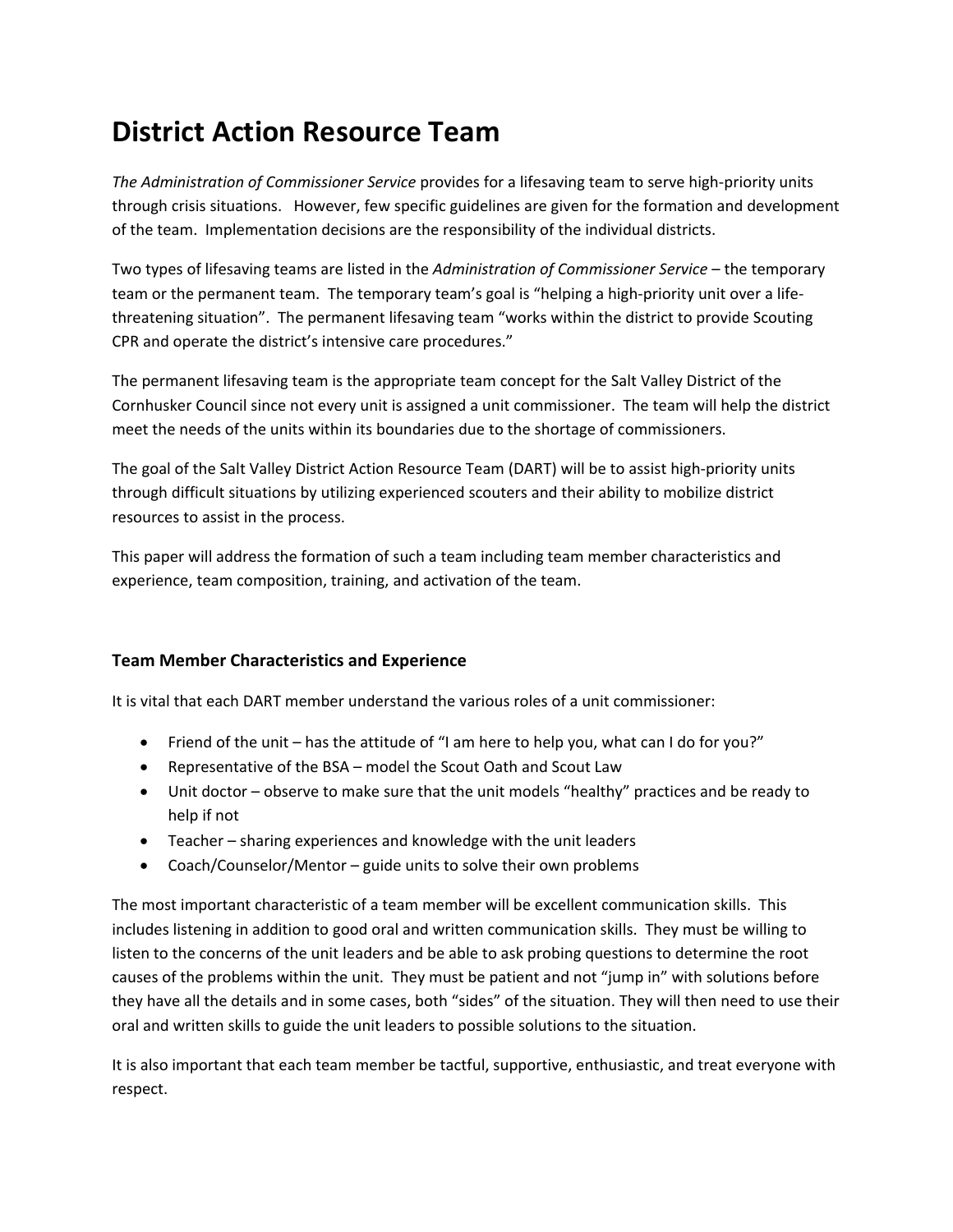Each team member must have extensive experience within the scouting program with particular experience as a unit leader or as a unit commissioner. This experience gives the team member a better insight into the functions of an individual unit. Overall, the team should have members experienced in all the various programs – cub scouting, boy scouting, and venturing.

#### **Team Composition**

DART will work within the boundaries of the Salt Valley District of the Cornhusker Council. It will be composed of at least eight permanent members. It will be composed of:

- 1. The district commissioner
- 2. The assistant district commissioner for the DART team
- 3. The district executive
- 4. Other members appointed by the district commissioner with the advice of the district executive – two with cub scouting experience, two with boy scouting experience, at least one with venturing program experience, and at least one with charter organization representative experience

Additional members may be added for individual priority units, including the unit commissioner of that particular unit (if assigned). Others may include a person in the community with knowledge or special interest in the unit and/or its chartered organization or a leader of another unit who has experienced a similar situation.

Other members of the district committee will also be utilized if needed to offer specific resources or assistance with the situation. For example, the camping committee may assist a unit with little or no camping activities or the training committee may assist a unit with no trained leaders.

#### **Training**

Training will be essential to the effectiveness of the team. Training will be conducted in informal settings allowing for an easy exchange of ideas and suggestions amongst the team. Individual team members will be responsible for leading a particular topic/session. The following trainings should be completed (or reviewed if completed prior to joining the team):

- Youth Protection Training
- BCS 101 The Commissioner Concept
- BCS 104 Contacting Units Provides participants with insights on effective unit visits, what to look for, and how to be a help, not a hindrance
- BCS 105 Practical Solutions to Common Unit Needs Helps commissioners understand how to respond to unit needs

Before a team member can lead a visit to a priority unit, he/she must be complete the following:

 $\bullet$  BCS 112 – What Would You Do? – A group participation/discussion session on 10 situations that commissioners might encounter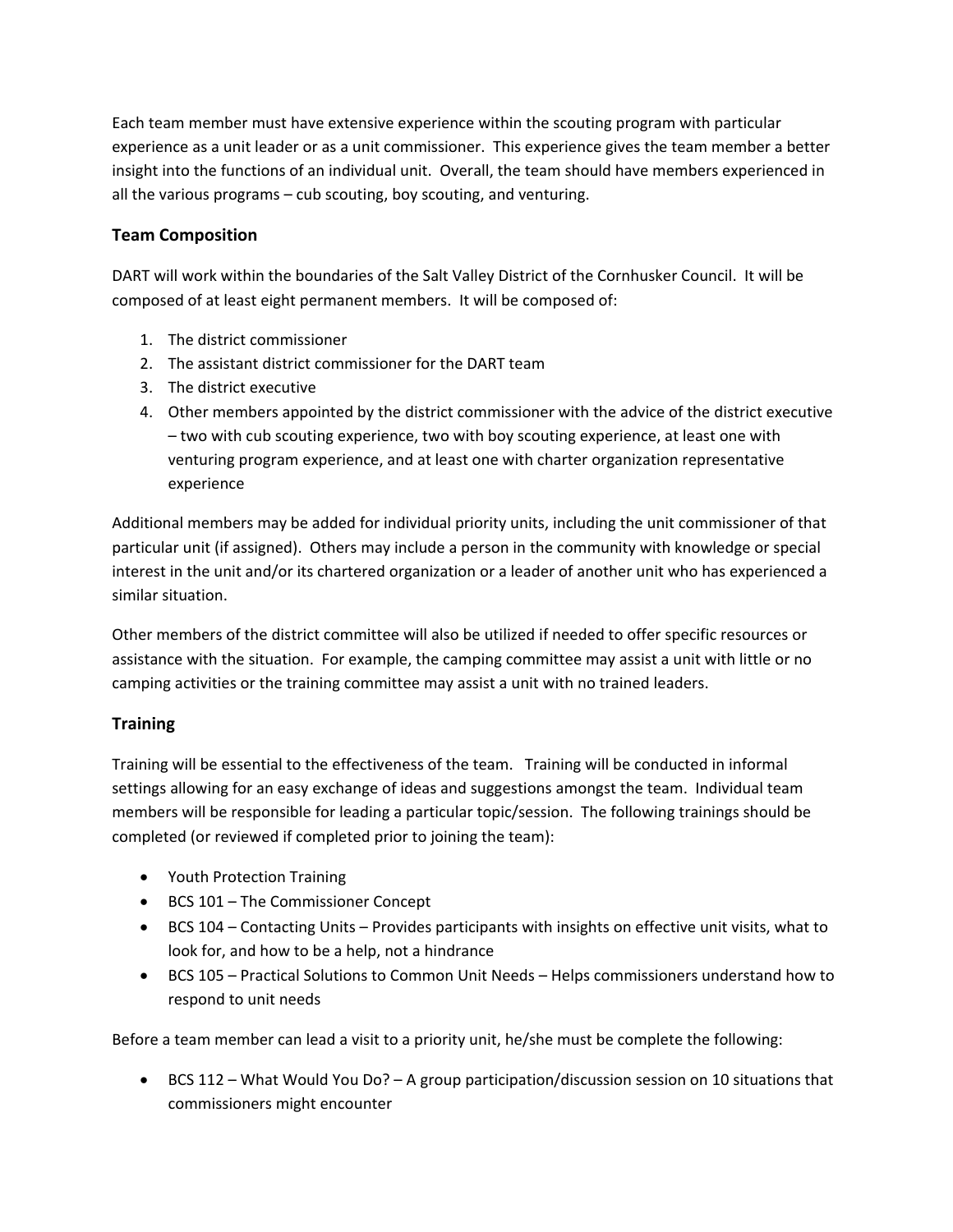- MCS 303 and MCS 304 Commissioner Lifesaving I and Commissioner Lifesaving II –Reviews the basic unit life‐saving steps
- MCM 306—Counseling Skills Reviews many elements of good counseling
- MCS 308 Venturing and the Commissioner Provides an overview of the venturing program and how a commissioner can help the crew succeed
- MCS 321 New Unit Service Reviews specific commissioner actions to provide adequate care for new units
- MCS 317 How to Remove a Volunteer Provides practical guidelines on this sensitive situation

#### **Activation of Team**

The team can be activated by contacting any member of the team. This contact can be initiated by any unit commissioner, unit leader, charter organization representative or any other concerned scouter or interested person. After consultation with the district executive, it will be the responsibility of the assistant district commissioner for DART to form a team and to contact the unit leadership to schedule a meeting of the team with the unit leadership. It is recommended that the team be limited to four members at the first meeting to avoid the appearance of "taking over" the unit. After the first meeting, other team members may be contacted to share their knowledge or expertise and/or district committee members may be contacted to share their resources.

Reasons to activate the team include, but are not limited to:

- No youth recruiting or poor recruiting methods
- No adult leaders / adult leaders not trained
- No planned program
- Unit stops meeting
- Charter lapse
- Problems between unit and chartered organization
- No parent involvement
- Adult conflicts / poor communication

The team works with the unit until the crisis is over. The unit is then reassigned to a regular unit commissioner.

The formation of the District Action Resource Team (DART) will improve the ability of the commissioner staff of the Salt Valley District to provide quality commissioner service to high‐priority units in the Salt Valley District. Service that is currently not offered to many units due to the lack of unit commissioners. Service that is needed to provide a quality scout program to youth in the district. Service that will ensure that the commissioner staff is "helping units succeed"!